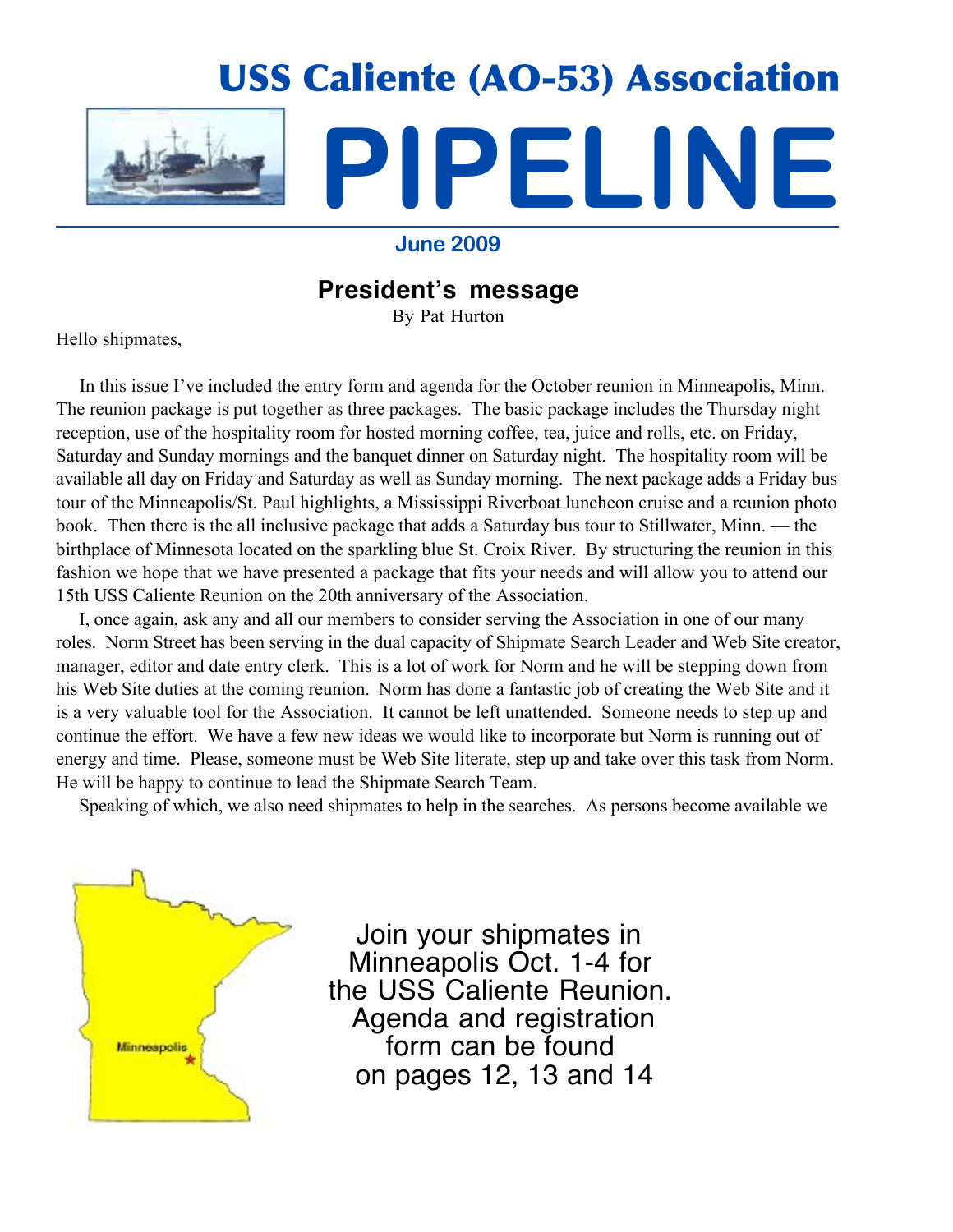purchase additional rosters from the Navy to assist in finding new members. The task is very rewarding and there are still a great number of shipmates who do not know we exist.

 I would also like someone to consider taking over the vice president's position. When we set up the present structure we envisioned that the president would serve one or two years and then the vice president would take over. That way we could avoid "burning people out,", have a smooth transition from vice president to president and maintain a knowledgeable team of persons throughout the Association.

 I ask all of you to consider filling a position in the Association. By the way, I have been treasurer since 2002 and it should be time for someone else to step forward.

I would like to thank all of you who contribute additional money to our general fund or the U. S. Navy Memorial fund when you send in your dues. It helps us to keep or dues at the \$10 level and also contribute to a very worthy cause in the name of the Caliente. I would like to make special mention of a \$300 donation received since the last Pipeline. This is obviously a significant donation and the donor wishes to remain anonymous. The donor made the donation to alllow us to continue to provide the Pipeline to all members. The donor is expecially appreciative of the memories it provides when reading the stories you provide us for publication in the Pipeline. Thanks again for all your donations and a special thanks to \$300 donor.

Please keep those stories coming as they mean so much to most of our members.

Please make your reservations as soon as possible. We are hoping for more attendees than we have rooms reserved so the sooner I can get an accurate count the faster I can work with the Hilton on additional rooms at the great rate we have obtained.

Spring has sprung and I'm sure a lot of you are spending time getting garden ready for summer. Hope you don't have to work too hard and hope to see all of you at the reunion. In the meantime smooth sailing to you and your family.

### **Welcome aboard to our new members:**

 Michael (Mick) Allison, who lives with his wife Janet in Bradenton, FL, was an SM3 when he served on the Cal from 1956 to 1960

Kenneth P. Gober Sr., who lives with his wife Jennie in Zephyr, TX, was an MM2 when he served on the Cal from 1958 to 1962

Robert M. Goodreau, who lives with his wife Carol in South Attleboro, MA, was a DK2 when he served on the Cal from 1960 to 1961

Stephen F. Leene, who lives with his wife, Shirley, in Bremerton, WA, was a BT1 when he served on the Cal from 1959 to 1961.

 Henry F. Mohlmann, who lives with his wife Denese in Van Nuys, CA, was an EN3 when he served on the Cal from 1960 to 1962

Edward Seibel, who lives in McMinnville, OR, with his wife Rosita, was an SA on the Cal from 1969 to 1971.

Joseph (Joe) Strang, who lives with his wife Millie in Grand Forks, ND, was an MM2 when he served on the Cal from 1968 to1970

 Jack D. Venable, who lives with his wife JoAnn in Mesquite, TX, was a SN when he served on the Cal from 1951 to 1953.

Charles Watson, who lives with his wife Jennifer in Waterloo, IA, was am SFP2 when he served on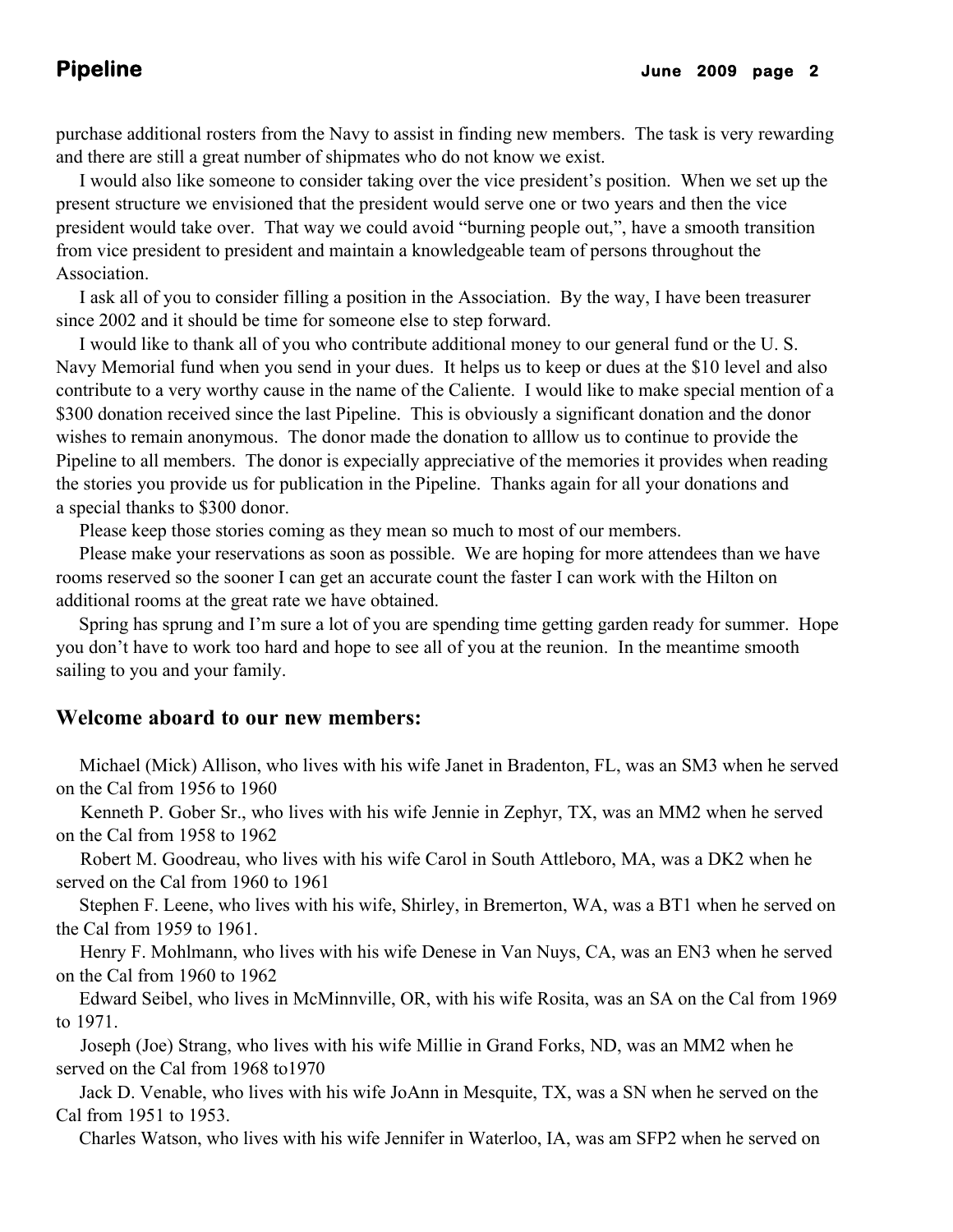the Cal from 1969 to 1970

## **In Memoriam:**

 We are sad to note the passing of our shipmate, at age 74, William O. Drew of Braymer, MO. William passed away on Feb. 11, 2009 and is survived by his wife Arnell, daughter Connie Wood, son William A. Drew, stepson Stephen Linn Bell, five grandchildren, four great grandchildren and a brother. William served aboard the Cal as an SN in 1952 and 1953. William has a grandson who is making a career of the Navy. If anyone wishes to pass on any stories about William, his wife Arnell would be happy to hear from you. Her address is 48157 East 228th Street, Braymer, MO 64624.

 We are also sad to note the passing of two of Honorary Lifetime Members; Mrs. Cynthia S. Lang and Mrs. Winifred R. Nichols. Their husbands, who preceded them in death, were founding members of the USS Caliente Association and served on the Cal during WWII.

 Mrs. Cynthia S. Lang passed away, at age 85, on April 13, 2009. She was the wife of former LCDR Francis "Frank" Lang who skippered the Cal from 1943 to 1945. Cynthia was a lifelong resident of Swampscott, MA and loved playing bridge and golf. She was an avid gardener whose home was frequently on the garden tour. She is survived by her daughter Nancy Lang of Lynn, MA and her brother Walter "Hack" Livermore of Freedom, NH. The Association sent Nancy a remembrance package of her mother and father. Nancy wrote that she was touched by the package and that it was very comforting to know that her parents were never forgotten by former crew members of the Cal. She gives her best regards to all the members of the Association.

 Mrs. Winifred R. Nichols passed away, at age 99, on April 19, 2009. She was the wife of Elvin B. "Pappy" Nichols who was XO on the Cal from 1943 to 1945. The last issue of the Pipeline carried a story by John Creedon about Pappy. Winifred was a 50-year member of the DuPont Country Club and



USS Caliente Association President: Pat Hurton Vice President: Norm Street Secretary: Red Ward Pipeline Editor: Karl Seitz



The Pipeline is the official quarterly newsletter of the USS Caliente Association. It is a place to share your memories. Please send them via e-mail to seitzao53@gmail.com or by regular mail to Karl Seitz, 1212 30th St. South, Birmingham, AL 35205-1910.

Masthead picture of USS Caliente (AO-53) used with permission of Dan Davis.

 Association dues are \$10 per year due Jan. 1, payable by Jan. 15. Checks should be made out to The USS Caliente Association and mailed to Pat Hurton, 14075 Kelsey Drive, Chico, CA 95973-9262.

Visit Norm Street's Caliente Website at www.usscalienteao-53.com/index.htm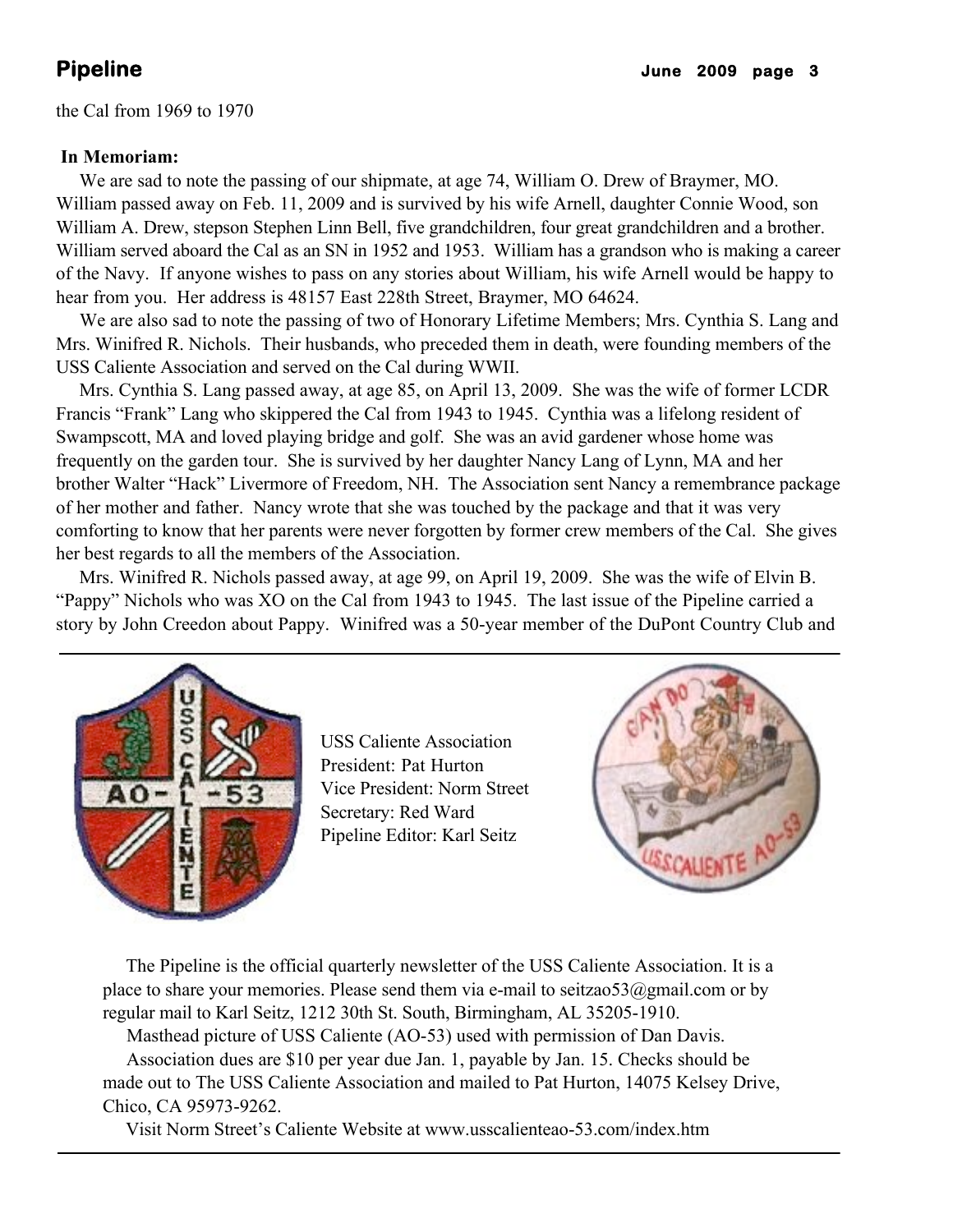chaired some of the club's various charitable committees. She was very active in the Cathedral Church of St. John, including serving on Mother's Committee of Boy Scout Troop #26. She was a graduate of Wilmington, DE, High school and Beacom College. Winifred is survived by her son Dr. Charles W. Nichols of Bryn Mawr, PA. The Association sent Charles a remembrance package of his mother and father.

We also sadly note that Dolores M. Schwartz, 65, wife of Allen B. Schwartz, passed away Jan. 22, 2009 at Grand Strand Regional Medical Center in Myrtle Beach, SC. Allen served as a LTJG on the USS Caliente from 1972 to 1973. In addition to her husband, who lives in Murrell's Inlet, SC, Dolores is survived by daughters Lauren Schwartz and Paula Mazei; son Jeremy Schwartz; four grandchildren, two sisters and a brother.

# **Vice President's message**

From Norm Street

Anyone interested in singing or entertaining in some way at the Minneapolis reunion please contact President Pat Hurton so he can coordinate.

 Among the crew members found by our searchers is Manuel F. Sousa, BM2, 1959-60. Manuel is 83 and terminally ill. He wouldn't mind hearing from some of his former shipmates. His address is 1310 Shady Lane Drive, Apt. 115, Wadena, MN 56482.

## **Editor's message**

By Karl Seitz

Pipeline editor

Caliente Association members have come through with another bunch of memories, including some pictures. Keep them coming. The Pipeline can only be as good as you make it with your contributions.

Looking forward to the next issue of the Pipeline, we will have a special treat thanks to Bud Ogier, who has provided a newspaper clipping featuring the USS Caliente and the USS America. What else the next Pipeline will contain depends on you, our readers. Send your memories and pictures via e-mail to seitzao53@gmail.com or regular mail to Karl Seitz, 1212 30th St. South, Birmingham, AL 35205-1910. For pictures sent by e-mail, please make them jpeg format at 300 dpi resolution. Pictures send by regular mail should be copies, not originals.

## **Memories**

## **From wax cylinder to CD with help of former Caliente sailor**

 Readers of The New York Times would not have known it, but a report last fall on the discovery in a Russian archive of a major cache of classical music recordings from the dawn of recording machines has a connection to the USS Caliente. The connection is violinist and retired university professor John Maltese, who served on the Caliente from 1943 until 1945.

John is a long-time student of the life of Jascha Heifetz, considered the greatest violinist ever. John and his son, John Anthony Maltese, now head of the Political Science Department at the University of Georgia, won grammys in 1996 for producing a 65-CD collection of Heifetz' work.

In 1971, while visiting a classmate of Heifetz, John and his son were told of recordings made in 1914 for Julius Block. One of the musicians was Heifetz. Block was a very successful businessman who was the first to import bicycles, typewriters, cotton gins and elevators, among other things, into Russia. More importantly, he may have been the first person to recognize the value of Thomas Edison's then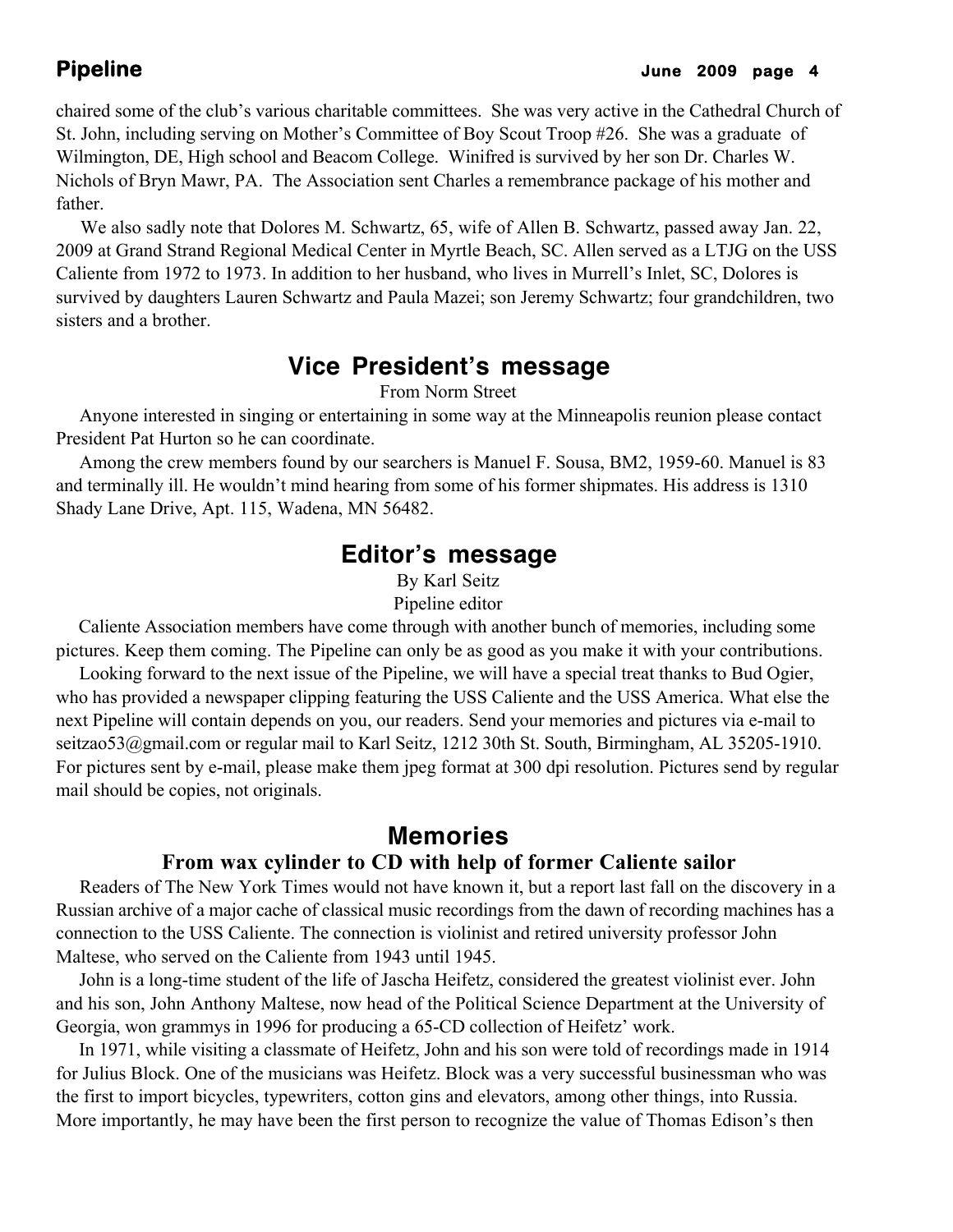new recording machine for preserving artistic performances. While visiting America in 1889, Block obtained a recording machine and instruction in its use from Edison himself. Starting in the 1890s, Block began recording musical and other performances by some of the best classical musicians and writers of the day. Tchaikovsky and Tolstoy were just two of them. These recordings on hundreds, if not thousands, of Edison's original wax cylinders became legendary. They were also widely thought to have been destroyed during World War II, although Block's meticulous log of the recordings survived .

 For more than 30 years, the Malteses looked for the recordings. Then the younger Maltese mentioned the 1971 conversation to Galina Kopytova, a Russian biographer of Heifetz. During their e-mail exchange, she told him the recordings were in Pushkin House (the Institute of Russian Literature), an archive in St. Petersburg. Since then, father and son have been working with sound technician Ward Marston and others to authenticate about 200 cylinders and bring their content to the public. Three CDs of excerpts were released earlier this year as "The Dawn of Recording, The Julius Block Cylinders." on the Marston recording label with the Mateses as co-producers. The first printing has already sold out.

 For those who want to know more, the New York Times story and others can be found on-line using Google or another search engine. Search for: "John Maltese" Block. The New York Times article was the second item when this Google search was used in mid-May. The first item was a National Public Radio story on the same subject. If you don't have access to the Internet, many public libraries have The New York Times on microfilm. Look for the Oct. 26, 2008, edition.

When John Maltese reported aboard the Caliente in mid-1943, he had his violin with him. While John does not remember playing for his shipmates, one of those shipmates does. When suggesting Maltese as somebody to be featured in the Pipeline, John Creedon wrote that he distinctly recalled Maltese playing aboard ship for a small group of quartermasters and signalmen. The John Maltese memory that follows the pictures was adapted from his side of an exchange of letters with Creedon.



The picture on the left is John Maltese during his time on the USS Caliente. On the right is a recent photo of John with Galina Kopytova (center), the Russian biographer of Heifetz who led the Malteses to the recording cylinders, and Albina Starkova, Heifetz's daughter-in-law.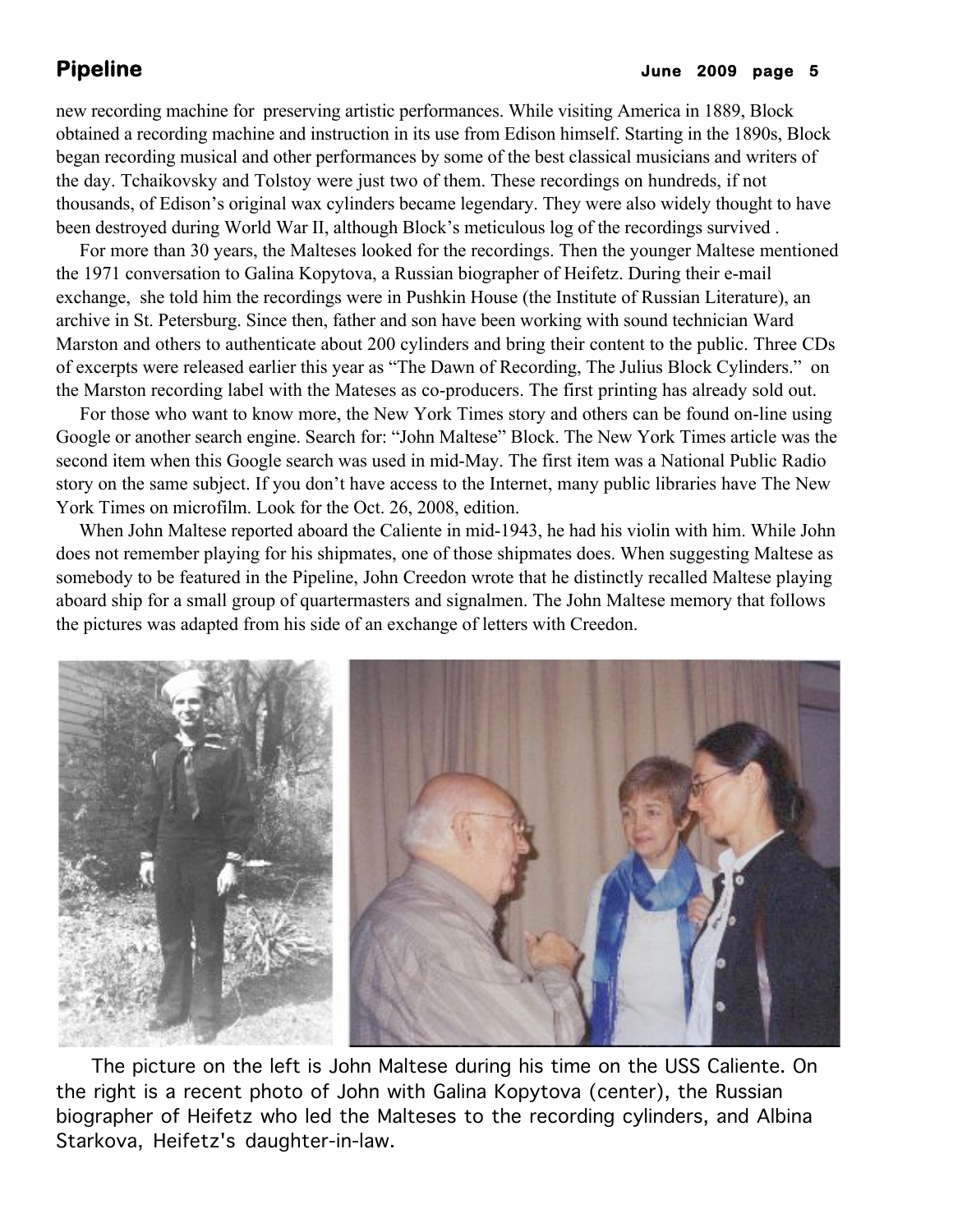### **Violin on Caliente was not his idea**

By John Maltese, QM 1943-1945

I came aboard the Caliente in 1943 following my boot training in Sampson, NY. I was discharged at the end of the war from Tokyo Bay. The violin that John Creedon remembers was with me because an officer in boot training found out that I was a violinist. Without my permission he contacted my folks and had the violin shipped to Sampson. There were many musicians on hand — players from different orchestras like Benny Goodman, Artie Shaw etc. We did a lot of performing together. The only recollection I have musically on the Caliente is when the captain (I don't recall who) had me leave the ship to perform elsewhere. I have no recollection of where, when or why.

I was born in Italy in 1920 and came to this country with my parents in 1921. I studied at Julliard School of Music in New York City before the war and graduated from Manhatten School of Music after my discharge. In 1950, I joined a special string group organized to play at special events that included President Truman, President Nixon, President Eisenhower and other dignitaries. In 1953, I was invited to teach at Wheaton College in Wheaton, Ill. When Johnny was born, we decided to move south. In 1963, I began teaching at what is now Northwestern State University in Natchitoches, La. and in 1970, at Jacksonville State University in Jacksonville, Ala. In between, I played in several symphony orchestras, lots of solo work and made several recordings. In retirement, I have been doing a lot of historical research on the violin and violinists.

 At the moment our concentration has been Jascha Heifetz, who is considered to be the greatest violinst who ever lived. Johnny and I each won a grammy in 1996 in connection with the "Heifetz Collection," which contained 65 CDs. In 2001, I was guest speaker at the Hollywood Bowl honoring the centenary of the birth of Jascha Heifetz.

And to boot, in late 2008 I received a phone call from Jay Heifetz (Heifetz's son). He wants Johnny and I to finish a biography of his father.

In July, we are going to have a meeting with Glen Decterow, concertmaster of the New York Philharmonic Symphony Orchestra.

## **Memories of my Navy days**

By Clyde Goodhue BM3 1952-1956

 After Boot Camp in San Diego I went to Adak, Alaska, where I was in the motor pool. While there I took the CN3 test and passed, but there were no openings due to downsizing of the Construction Pool. After leaving Adak I went to Long Beach to board the USS Caliente, carrying the paperwork for Thomas LaFrance and Lon R. Smith, who also boarded in January of 1954. I was assigned responsibility for the captain's vehicles. We went to Hawaii and the crew had to go out for maneuvers. Since I had the captain's vehicles, I was to stay on shore. I had a jeep and a pick up, a tank full of gas and spare time. Needless to say I did not stay in one place. I toured the whole island, stopping to get a few pineapples from the fields and saw the sights for the next two days. Hawaii did not really impress me so I was glad to get back on board and head out for other places.

Subic Bay was a great place to get ripe bananas and fresh coconuts. We managed to eat our share and then some. The swimming wasn't bad either.

On one of our trips to Formosa I recall when an officer from another ship came aboard requesting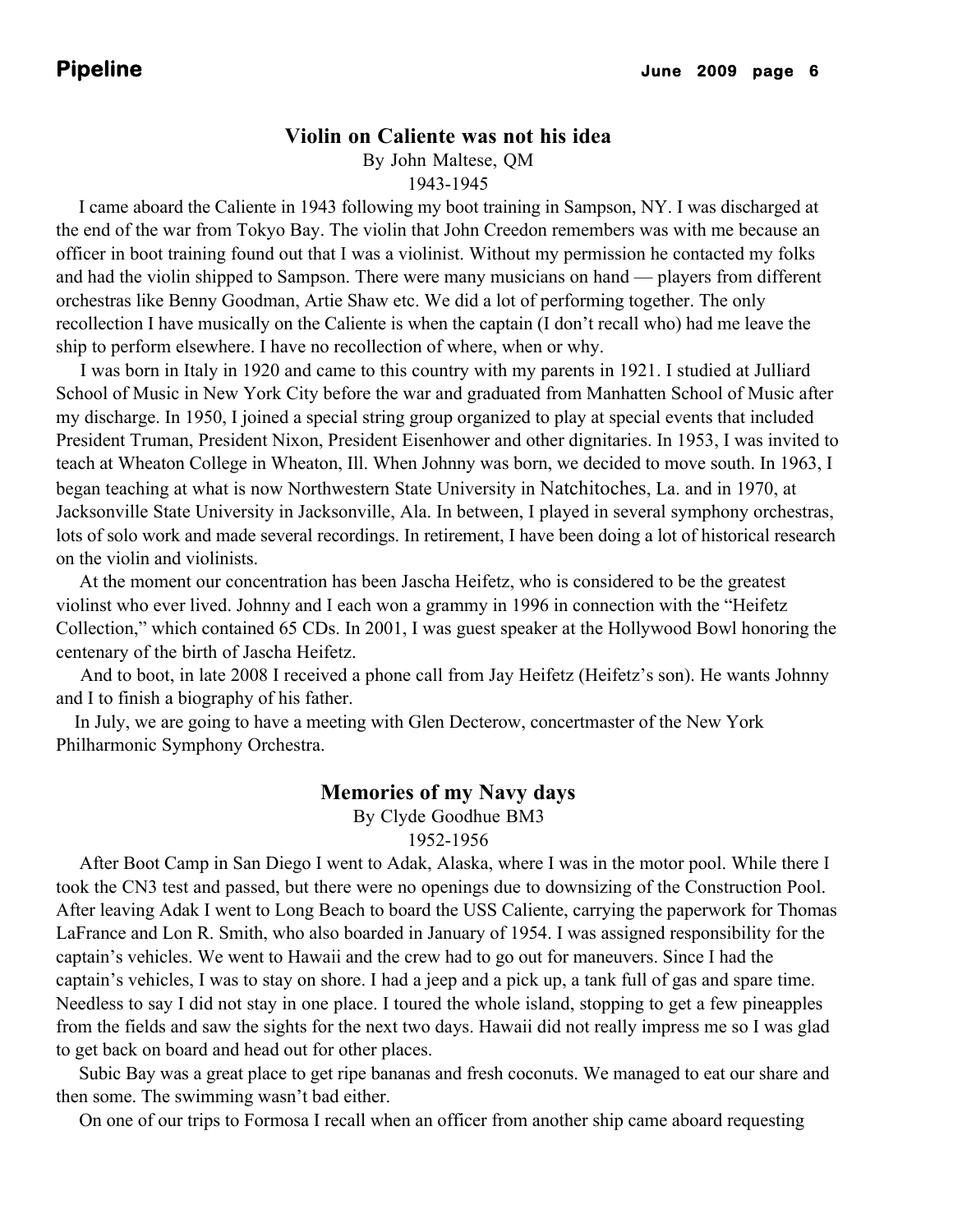assistance. The Captain called on me to drive the officer through the jungles to some National Chinese command. That was one hellish trip. The roads were nothing more than foot paths. You never knew what you would run into around the next bend as the territory was full of Chinese Nationalist settlements. You had to be prepared to shoot back if push came to shove. Luck was on my side, but I was sure glad to get back to the ship the next morning.

 Upon my return the Captain again called me to his office. This time I was assigned to shore patrol. I was to make sure all our sailors were accounted for every night. I later learned that two sailors from the Caliente had been jailed for having contraband. Our captain wanted to make sure our guys remained safe. I struck out each and every night we were in port to go round up all the party goers. Some nights I might have two or three guys and the next time almost more than we could fit in the jeep.

 On one of our trips to Hong Kong , we were in the harbor when we got word of a typhoon heading in our direction. Being the lead ship we had to gather up as many of our sailors as possible and head out to sea. We were able to get about half of our crew on board and the remainder got left behind. When we were trying to prepare to sail, we found a destroyer had moored over the top of our anchor chain attached to our buoy. I had to go under water to remove our chain to set us free.

As many will remember those chain links were about 90 pounds each and I had quite a few links to remove. What a time I had trying to get free. Once the storm was over we came back into port to pick up the rest of our crew. Does anyone remember the beautiful gardens on the very top of the hill overlooking the harbor?

I remember one night while on watch we had a 90-day wonder commander who came aboard for a couple months. He had officer of the day watch. We were under way in a convoy and had to change course and he gave the helmsman the wrong orders. I had to jump in and tell the helmsman to belay that order and give him the right orders. The commander started giving me hell and the captain came in and really reamed him out.

Yes, I have many fond memories of my Navy days. I feel our boys today should be required to spend four years in the service. Though we were all naive being so young, we did grow up. How many remember when we had to do a brain surgery on board? We had a doctor come on board to do the surgery on a sailor, but the doctor needed more help than just the corpsman so everyone was asked to volunteer. Needless to say that really freaked everyone out, so I volunteered.

 Since getting out of the Navy I worked for a short time in construction with Jess Kubal in Idaho, moved to Nevada and met my wife Loraine. We have five terrific kids of our own, 14 grandkids in 48 years. I spent most of my career in agriculture of one type or another. I pioneered the use of freezing cattle semen in liquid nitrogen when it was just a waste product. Was the first in the nation to teach the beef and dairy farmers to breed their own cows, when the bull studs told me it would never fly. I went on to become president and general manager of an international bull stud, worked with several universities in sexing semen and assisted those who were having difficulty staying on their farms. Unfortunately a bull nearly got the best of me in 1981. He may have won the battle, but I won the war as I am still around while he became hamburger.

Since then I have helped my wife in her document management service. We are semiretired and have spent the last year trying to continue finding sailors from other years who were on our great ship during her 30-year tenure. Because I have difficulty using the phone she does the calling on my behalf and we have had a lot of fun. We have renewed old friendships, which I really cherish.

 I encourage everyone to share your stories. We are a part of our nation's great history and everyone's stories are an important part of our freedoms.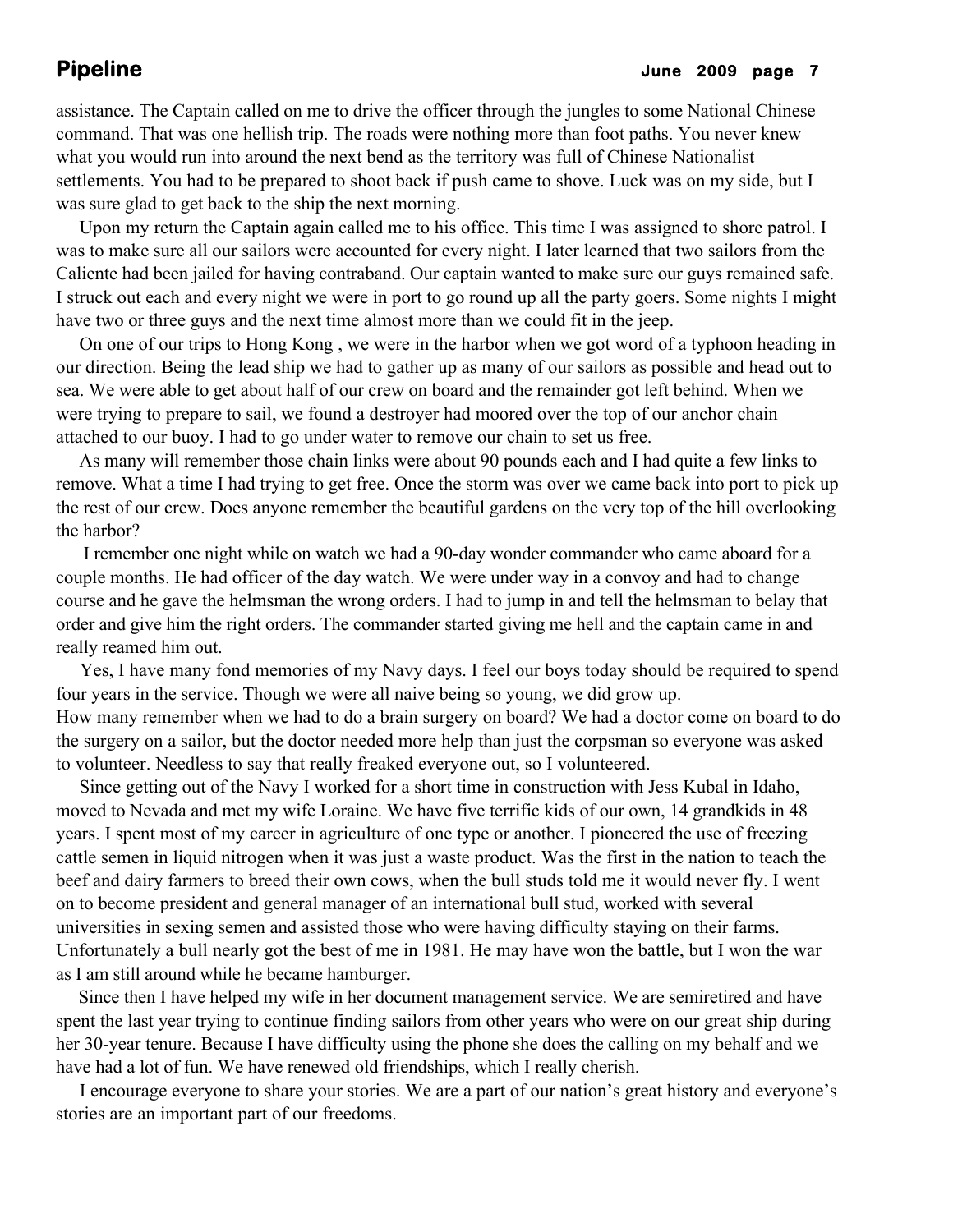

Clyde and Andy on watch in Taiwan Clyde and Lori Goodhue



### **Decommissioning wasn't end of the Caliente**

 A few years back, Ron Hagen MM3 did some research on the final disposition of the Caliente and found it may have sailed on under the Argentine flag instead of being scrapped. According to information Ron obtained from a lieutenant commander at BuShips, this is the timeline:

15 Dec. 1973: Caliente decommissioned, struck from the Naval Register and transferred to the Maritime Commision for lay up in the National Defense Reserve Fleet.

5 Apr 1974: Ship sold for scrap by Maritime Administration. National Steel Co. pays \$435,000.

10 Apr 1974: Ship purchased for use by Argentine Navy.

Ron served on the Caliente from 1965 to 1967. He was logroom yeoman under Lt. Arbogast; captain's driver for Captains Beadle and Jackson and then worked in A Division until transferring to shore duty in Danang, Vietnam.

### **"Keep the tradition alive"**

By Ann E. Murphy

To all who made the reunion in San Antonio, may the Good Lord keep all of you safe in the shelter of His embrace for a long, long time. My son Tim, his wife Rita, and my granddaughter Kelly are still talking about the wonderful time they spent. Since then, Tim and Rita have become grandparents and will celebrate again in June when Kelly's baby is born. But first a correction (of December Pipeline). Tim called his dad "Cappy," a nickname he had since grammar school. My family called him Cappy forever. In fact, aunts, uncles and cousins in my family first learned his name was Francis Xavier Murphy when they got an invitation to our wedding.

 There was, and will ever be, only one *Pappy* in USS Caliente tales and that was Pappy Nichols. Pappy was a man who loved to get those around him singing and the louder, the merrier. If a reunion group enjoys a sing-along, it was Pappy Nicholas who started the tradition at a reunion a long time ago. Any phone call with Winnie and Pappy always ended with a song or two.

I hope this gets printed in the Pipeline ... not for my ego, but to plead with those who served aboard the USS Caliente at any time to, as the Irish say, "Keep the tradition alive" until the last shipmate joins the entire crew up above. What a great ghost ship she will make! In the years that I have been to Caliente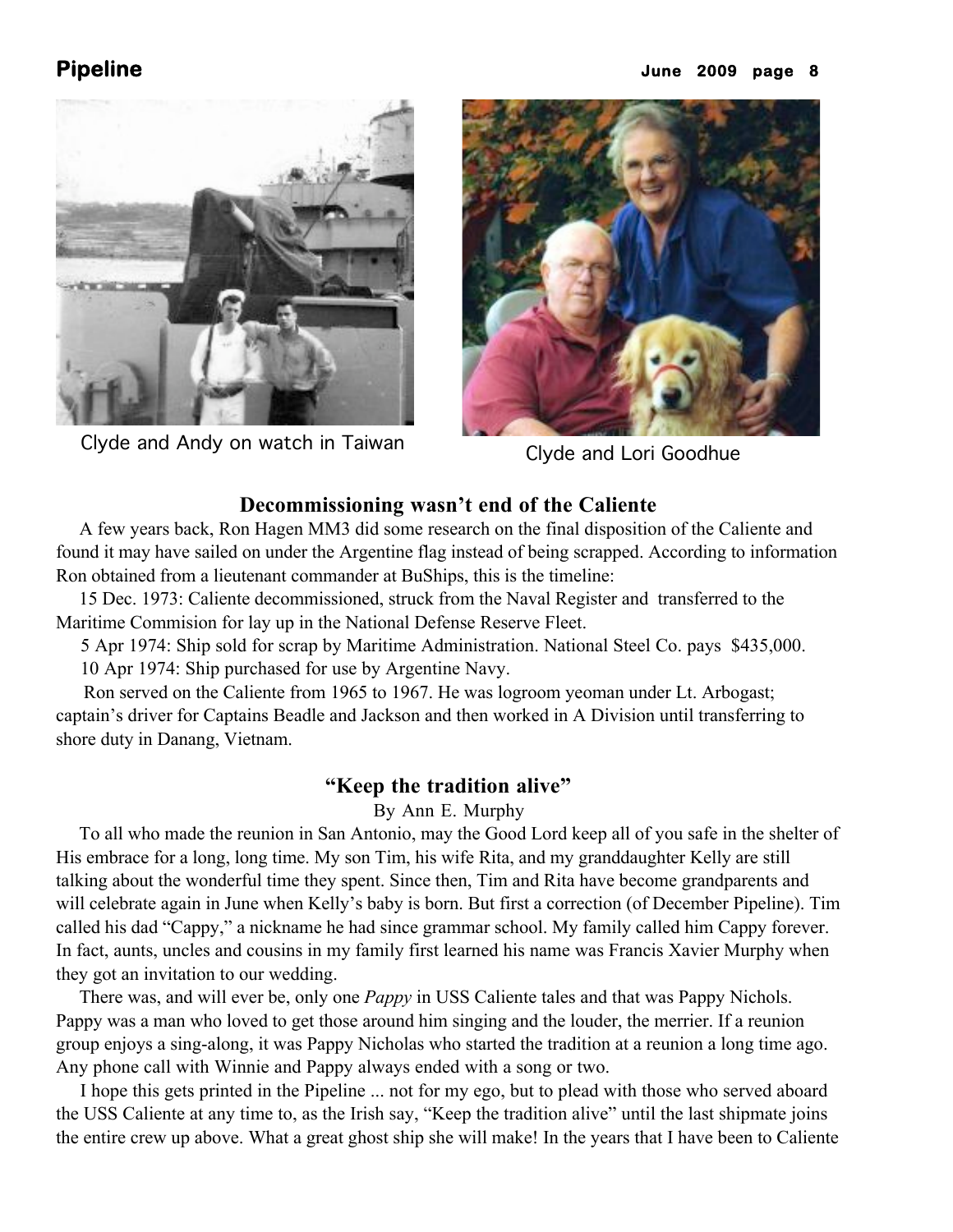reunions (I have missed only one), I never met a man who served aboard her say the regretted that tour of duty. If you haven't been to one please try to come. If you are a wife or widow of a "Caliente Man," you can be sure that you will be warmly greeted and welcomed. If it's not possible to be there, consider sending a little note saying hello. Sons and daughters get a special welcome. Some of them have escorted their dads in the past.

I missed the San Antonio reunion because my only surviving brother was in a hospital. I couldn't visit him at the time and I didn't want to be too far away if he was able to call. He is now in an assisted living facility and has made a good recovery from his injuries. We are back to our daily evening phone calls. I'm so lucky that I have a big brother to travel with, have good times with and just enjoy being with. Of course, he's only big brother in height because I'm older by nine years. If any of you made shore leave during the Korean Campaign, you might have met him manning an Army motor pool. He is Tom Flynn and if all goes well and his recovery is good, I plan on bringing him with me to the Minneapolis reunion.

Save those hugs! I'm collecting all of them!.



## **Who's in the picture?**

Bill Chisholm would like some help identifying the people in this picture. It was taken in the spring of 1968 at a bar in Olongapo City, Subic Bay, Philippines. Bill is fourth from the left (with hand on back of his head and girl to right). First person on left is Tom Nigro, now deceased. Anybody who knows the others can contact Bill at chisholmw@kc.44.com.

## **When you just have to have both**

By Chris Hendricks, MM3

Aug. 1970 through decommissioning

 This was about 1973. The Cal was in drydock in San Pedro after a WestPac cruise. Some of us MMs and BTs had the fire watch one evening. The ship was quiet and dark most places. A bunch of us were in the engineering berthing area. We were hungry. Since there were no provisions on board and the roach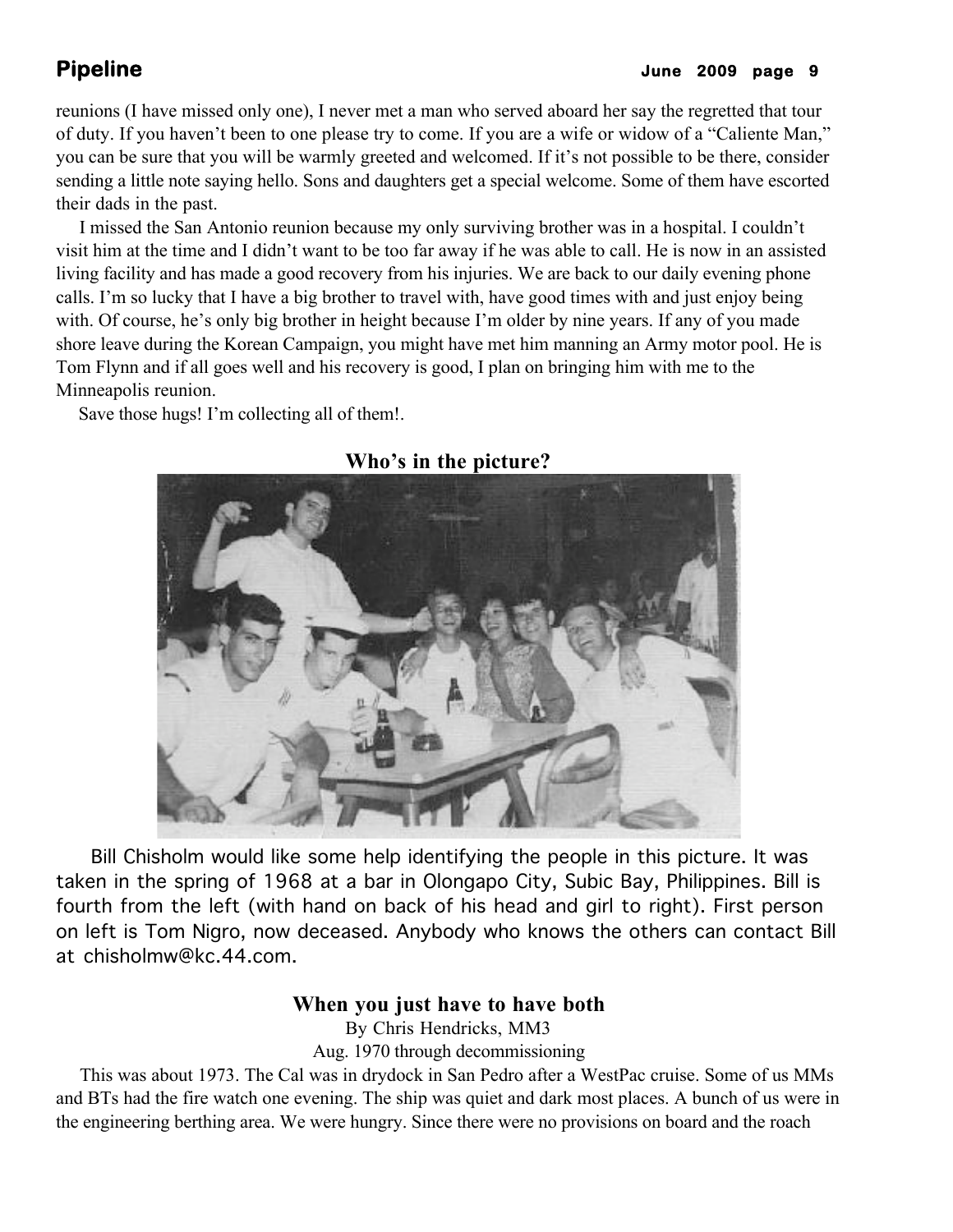coach had made its last run about 1900, there was but one option.

 Just outside the gate of the shipyard was a bar and it served "cold ones" and cheeseburgers, if you know what I mean. Problem was, we all wanted *both* and had to devise a plan to get *both*. Since I was turning the keys for the engine room and the aft machinery area, I devised a plan of attack. The starboard main engine shaft had been pulled for some main bearing replacement and the prop was being fixed. Just so happens there was this long ladder left in place from the bottom of the drydock up to the hole were the shaft had been pulled. I went down the ladder, up the side of the drydock and over to the fine establishment to secure our *both*. Returning was just as easy as leaving.

I remember another MM2, last name Allen, who had a guitar that night. We ate cheeseburgers and enjoyed *both*, sang songs and finished our rounds until relieved the next morning. No harm, no foul, just sailors having some fun.

# **New members write**



## **A new rudder for the Caliente**

These pictures are from the 1961 installation of a triple-bladed rudder on the USS Caliente. They come from a three-picture layout in The Digest, a publication of the Long Beach Naval Shipyard.. According to The Digest, this was the first rudder of its type installed by the shipyard and the Caliente was the first Navy oiler to get one. The new design promised better maneuverability during UNREPs because of faster helm response, a shorter turning radius and faster turning rate. The 13 Oct. 1961 clipping from which these pictures were extracted was provided by Henry Mohlmann, EN3, 1960-61.

## **A Christmas laugh far from home**

By Robert M. Goodreau, DK2 April 1960-April 1961

 To the best of my recollection, I served on the Caliente from April 1960 until April 1961 when I took part in a job swap and transferred to the USS The Sullivans in Newport, R.I.

A Caliente memory that still gives me an occasional chuckle occurred on Christmas 1960. We had come into port for the holiday and were tied up to the USS Boston, a brand new guided missile cruiser.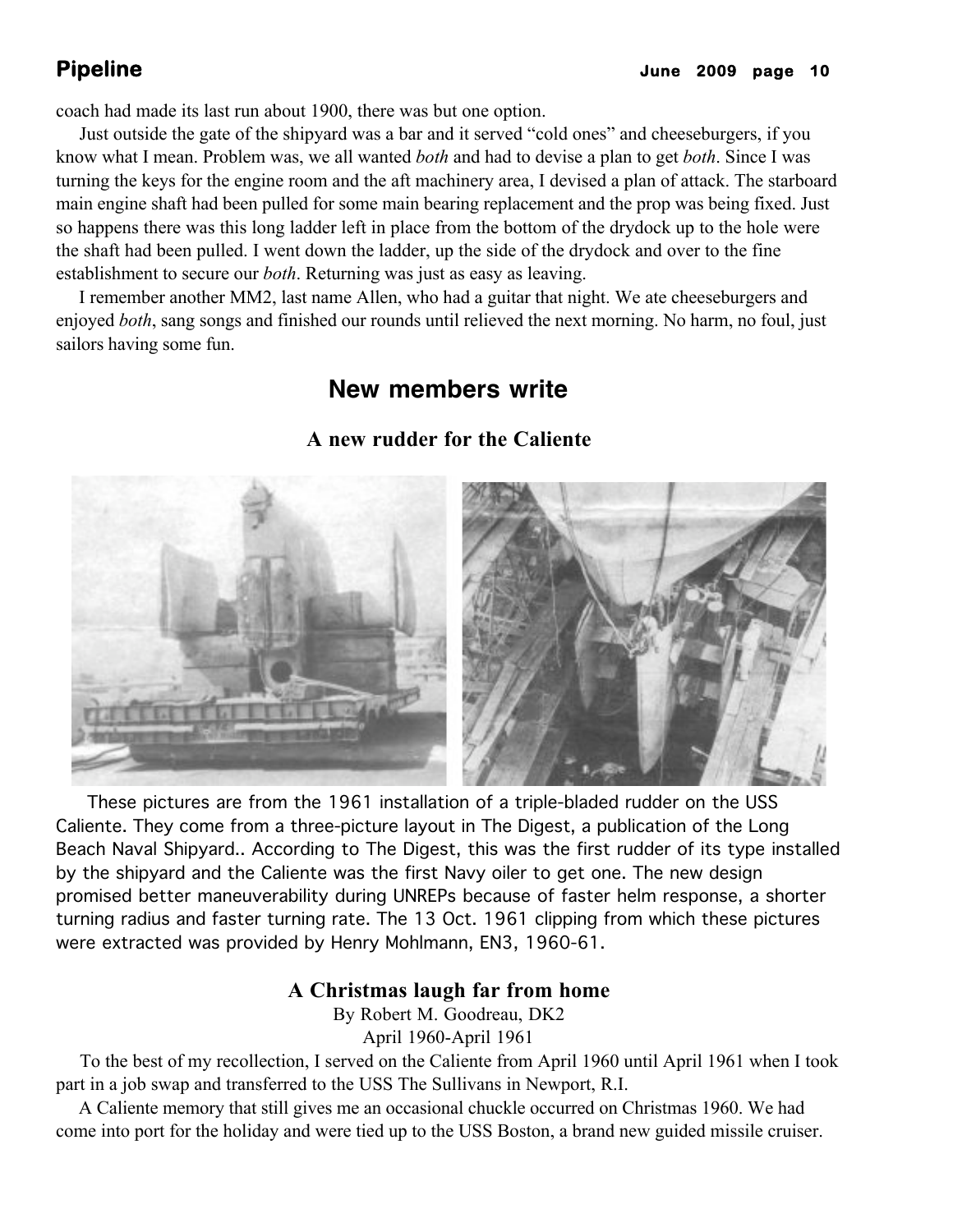On Christmas morning I was on watch at the quarterdeck of the Caliente. A seaman had been assigned to watch at the other end of the gangplank on the Boston. The Marine corporal of the guard came around and caught the seaman reading a book on watch. The Marine told the seaman that he was going to put him on report, to which the seaman replied "That is your prerogative." Later in the watch, the seaman told us the Marine had placed him on report for the use of profanity. That might have been a pretty bleak Christmas on watch thousands of miles from home, but this little incident gave us all a good laugh.

After my tour in the Navy, I returned to my banking career and also enrolled in Bryant College where I received a BSBA in business administration. I retired as vice president and controller of the former Multibank Financial Corp., which through a series of mergers is now part of Bank of America. I am currently working part time during the academic year in the Athletic Department at Brown University in Providence, RI, and enjoying it very much.

I have been married 47 years and Carol and I have four children and four grandchildren. We spend many hours at basketball, soccer and softball games and have a great time at all of them. During the summer we travel and are planning a trip to the Grand Canyon and also to Bermuda this June.

### **Truly great experience**

By Jack D. Venable, SN 1951-1953

 I boarded the Caliente in Sasebo Harbor, Japan, in 1951. I was aboard a troop ship for about a week before the Caliente came in off the line. I guess the thing I enjoyed most about being on the Caliente was our trip to Hong Kong and to Formosa. For a country boy like myself — I had never really been out of Texas — this was truly a great experience.

I live in Mesquite, Texas, and have been at my current address since 1958. My wife and I have been married since 1954. My daughter Vicki and her husband Rick live in Sunnyvale, Texas. My son Rick and his wife Teresa live in Dallas. My granddaughter Lindsay Venable is a senior at Southern Methodist Universy and my grandson Chris Boone is a junior at Stephen F. Austin State University.

### **Caliente sure was different from previous duty**

By Steve Leene, BT1

1959-1961

I went aboard the Caliente in early 1959 and transferred off in early 1961. She sure was a different duty station than the USS Lexington, which I had been stationed aboard previously. Shorts and tee shirts topside, music piped throughout the ship, including topside while under way, pretty casual. But it was a good tour of duty for me, had a great bunch of shipmates, snipes in particular.

I made the Navy a career, retiring here in Bremerton, WA, and making a second career at Puget Sound Naval Shipyard. Life has been good, retirement is awesome here in the great Northwest, rain and all.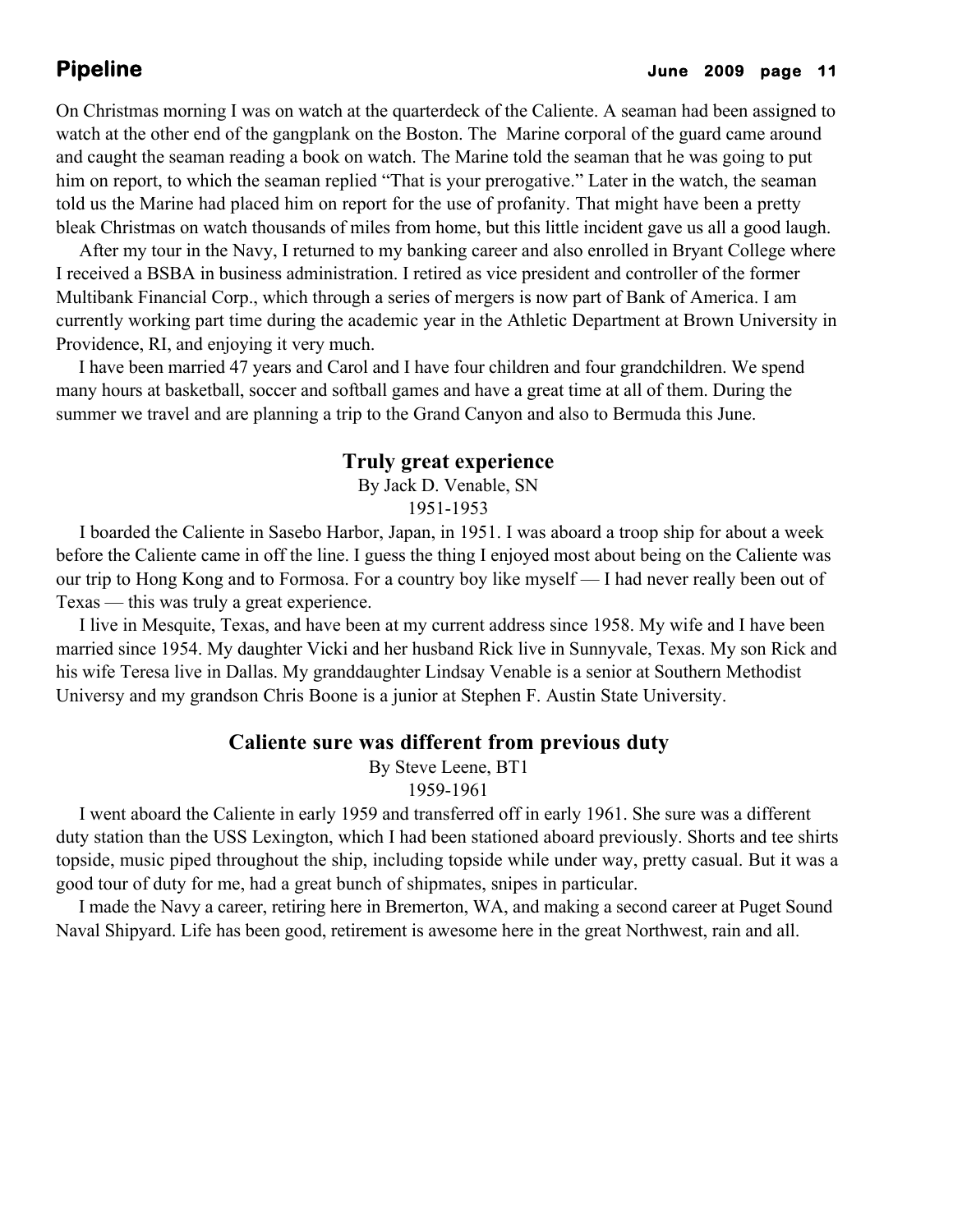**20 YEARS AGO THE FIRST USS CALIENTE REUNION WAS HELD. PLEASE JOIN US FOR OUR 15TH REUNION, MEET SOME OF THE FOUNDERS OF THE ASSOCIATION AND ENJOY THEIR STORIES.**



Oct  $1^{\text{st}}$  thru Oct  $4^{\text{th}}$ Please book early so we can get an accurate count of attendees for planning purposes



Reservations can be made at the Minneapolis/St. Paul Airport Hilton by calling 1-952-854- 2100. Just state that you are with the USS Caliente Association to receive our special room rate of \$109.00 plus 13.9% tax. As we were unsure of exactly how many rooms will be needed, a commitment has been made to a number, We hope will be number will exceeded but this may cause any late bookers to be told that the "blocked" rooms are sold out. If you have any trouble, please call me immediately and I'll take care of your needs.

## **Agenda for the Reunion**

Thursday October 1:

a) Hotel check-in

b) 2:30 PM until ??? - Reunion check in at the Hospitality Room – All hands invited to join in as we get (re)acquainted and share stories with shipmates

## Friday October 2:

a) 8:15 AM (bus will depart at 8:30AM sharp) – Twin Cities highlights tour including the famous Nicollet Mall, the Minneapolis skyway network, the Metrodome, the Tyrone Guthrie Theater, the Minneapolis Sculpture Garden, the Mall of America and much more

b) Noon to 3:00 PM – the tour continues with a Mississippi Riverboat Luncheon Cruise. The cruise starts at Harriet Island and travels past Fort Snelling State Park at the confluence of the Mississippi and Minnesota Rivers. Along the way watch for the great blue heron, hawks, peregrine falcons and bald eagles as we cruise on the same river used by Native Americans, settlers and travelers to the far west.

c) 4:00 PM – Your invited to the Hospitality room to enjoy refreshments and, possibly, entertainment by shipmates

## Saturday October 3:

 a) 8:00 AM – 9:00 AM – Hospitality room open – juice, coffee, rolls etc. will be provided b) 9:00 AM – USS Caliente business meeting in Hospitality room – Ladies please enjoy breakfast in the hotel restaurant, entertain a discussion of a Caliente women's auxiliary and get to know each other.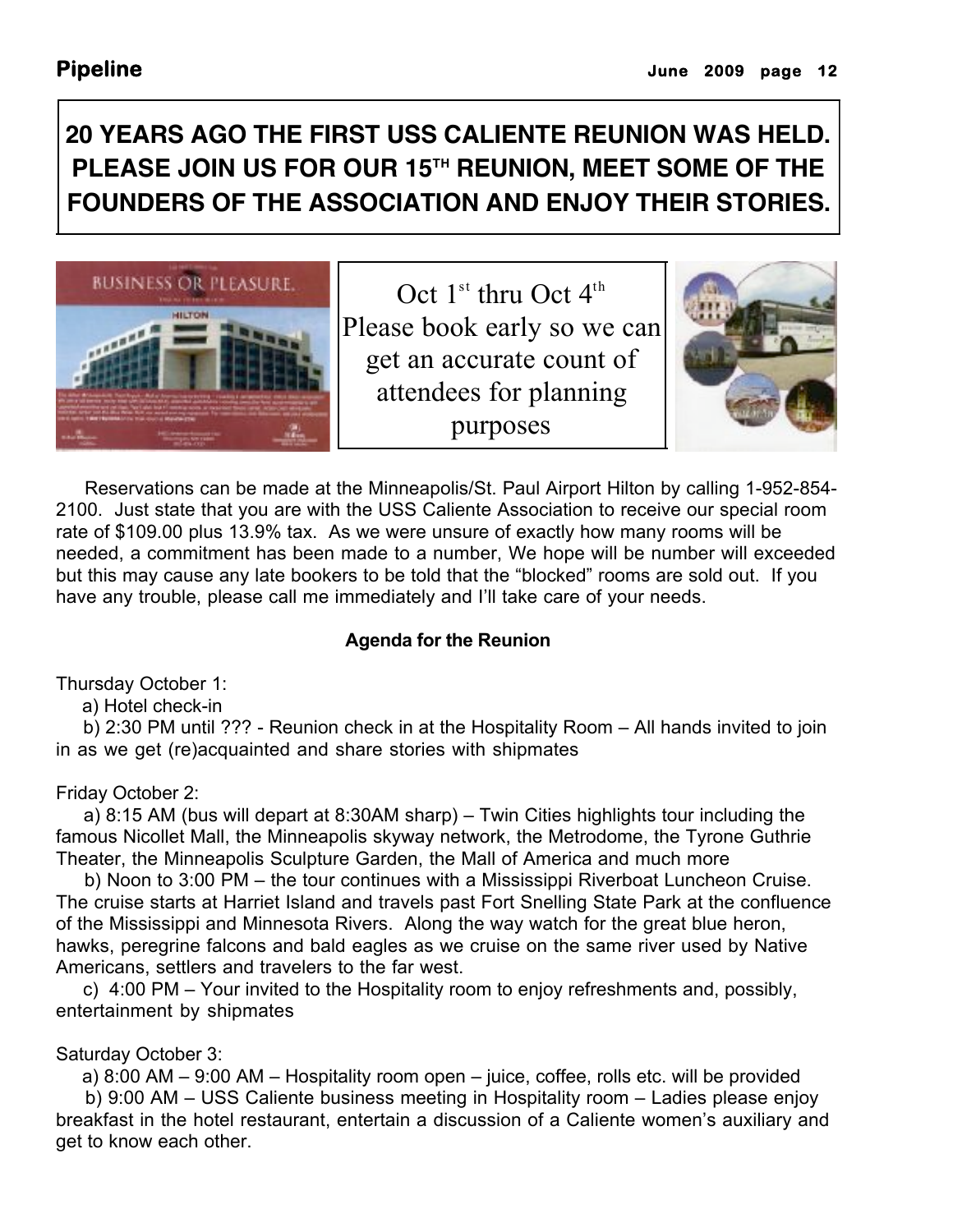Saturday October 3 (continued):

 c) 11:00 AM – Shuttle to the Mall of America for those not interested in optional Stillwater, MN tour

d) 11:30 AM – Optional tour to Stillwater, MN. Stillwater is located on the sparkling blue St. Croix River and lays claim to being Minnesota's oldest town. It was the birthplace of the Minnesota Territory in 1849. Steeped in history and beautiful natural surroundings you will enjoy a guided tour and then be able to stroll around and delight in a shopping experience or discover the original works of art, jewelry, pottery and other eclectic gifts and crafts.

 e) 4:00 PM – For those going on the Stillwater tour you will arrive back at the hotel. For those of you not going on the Stillwater tour the Hospitality room will be open for your use throughout the day.

f) 5:30 PM – 6:15 PM – Photos in the Hospitality room

g) 5:30 PM - ??? – No host bar

h) 6:45 PM – Dinner is served

i) 7:45 PM – ??? - Music and song by shipmates and then music and dance with a DJ.

Sunday October 4:

a)8:30 AM – Farewell in the Hospitality room – juice, coffee rolls etc. will be provided b)10:00 AM – Wishing you smooth sailing on your trip home

There are many, many things to do in the Minneapolis/St. Paul area. For those of you worried about the weather: There has been no snow in the first seven days of October since 1948. The average mean temperature will be about 54 degrees if history prevails. The low will be above freezing at the coldest part of the night. So don't worry about the snow parkas etc. Come and enjoy a great reunion without worrying about the heat or humidity.

Please bring any memorabilia you may have as well as your stories. Sharing these items enhances the experience of everyone and brings back great memories for all of us. Information about the area will be provided to you as part of you reunion package.

In an effort to make the reunion as affordable as possible to as many shipmates as possible we are offering three levels of cost. Please select one of the choices, fill out the form on the next page as soon as possible, and return it to Pat Hurton.

(Recepients of the mailed edition of the Pipeline may want to use a photocopy of the registration form so they do not lose the second page of the reunion agenda.)